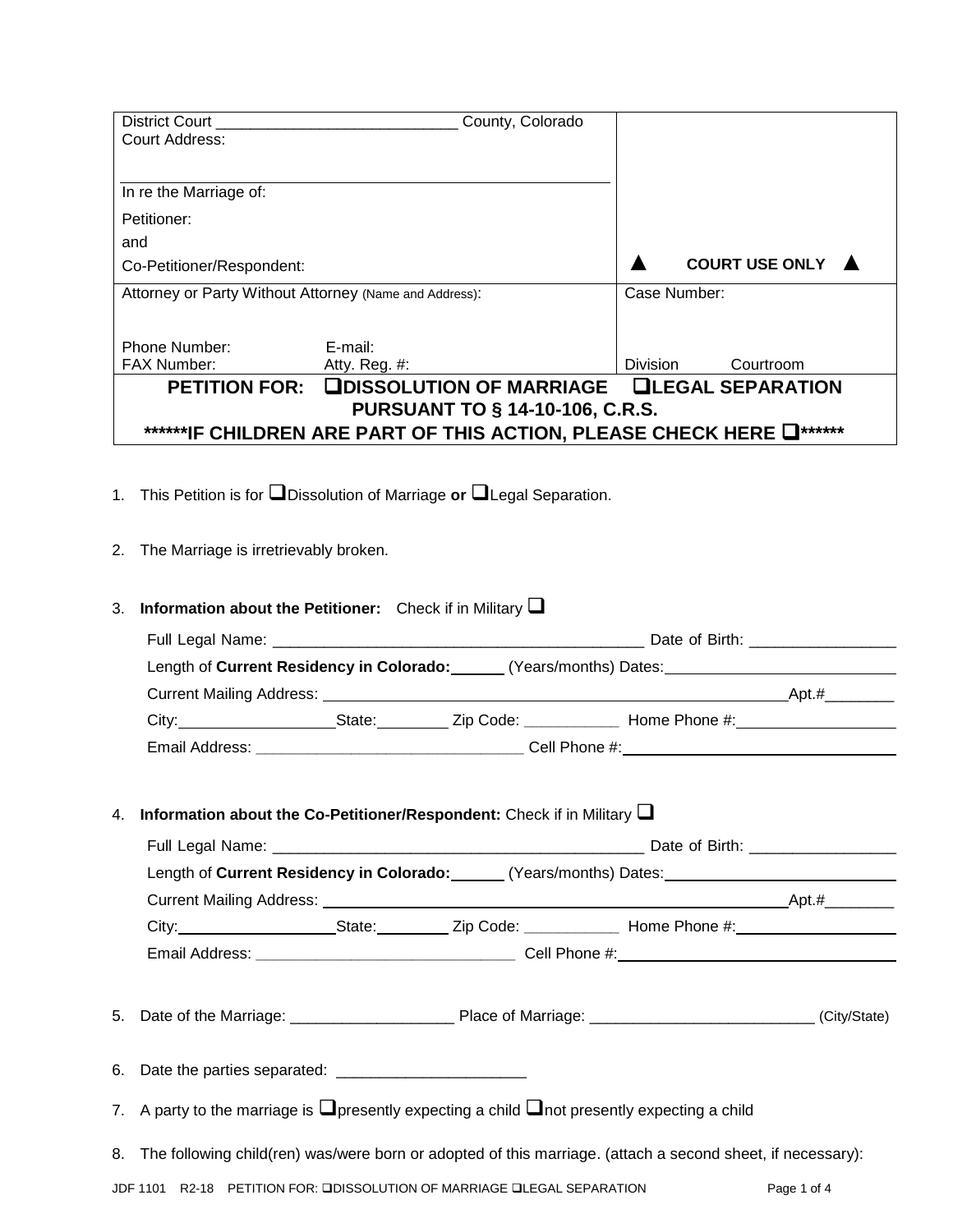| <b>Full Name of Child</b> | <b>Present Address</b> | <b>Sex</b> | Date of Birth |
|---------------------------|------------------------|------------|---------------|
|                           |                        |            |               |
|                           |                        |            |               |
|                           |                        |            |               |
|                           |                        |            |               |

9. The child(ren) listed above have lived in Colorado for a minimum of 182 days prior to the filing of this Petition or since birth if under six months of age. **Yes No** If **No,** please state the name of child, name of person child lived with and the month, date and year when each child most recently moved to Colorado.

| <b>Full Name of Child</b> | Name of Person Child Lived<br>with | <b>State Moved</b><br>From | Month | Day | Year |
|---------------------------|------------------------------------|----------------------------|-------|-----|------|
|                           |                                    |                            |       |     |      |
|                           |                                    |                            |       |     |      |
|                           |                                    |                            |       |     |      |
|                           |                                    |                            |       |     |      |

- 10. I/We understand that a request for genetic tests shall not prejudice the requesting party in matters concerning allocation of parental responsibilities pursuant to §14-10-124(1.5), C.R.S. If genetic tests are not obtained prior to a legal establishment of paternity and submitted into evidence prior to the entry of the final decree of dissolution or legal separation, the genetic tests may not be allowed into evidence at a later date.
- 11. **Each party has a continuing duty to inform the Court of any proceeding in this or any other state that could affect the current proceeding.**
- 12. **I/We understand that the Court may review any case involving the children, Petitioner, Co-Petitioner/ Respondent and other parties named in this Petition that have been filed in any Court.**
- 13. I/We have participated in the following proceeding(s) regarding the child(ren) as a party or a witness, or in any other capacity concerning the allocation of parental responsibilities including decision-making, child support and parenting time with the child(ren). Identify name of court, case number, state, date, and type of proceeding if any.

| <b>Name of Court</b> | <b>Case Number</b> | <b>State</b> | <b>Date of Proceeding</b> | <b>Type of Proceeding</b> |
|----------------------|--------------------|--------------|---------------------------|---------------------------|
|                      |                    |              |                           |                           |
|                      |                    |              |                           |                           |
|                      |                    |              |                           |                           |
|                      |                    |              |                           |                           |

14. I/We know of the following proceeding(s) that could affect the current proceeding including, but not limited to proceedings relating to domestic violence or domestic abuse, enforcement of Court orders, protection/restraining orders, termination of parental rights, and adoptions. Identify name of court, case number, state, date, and type of proceeding if any.

| <b>Name of Court</b> | <b>Case Number</b> | <b>State</b> | <b>Date of Proceeding</b> | <b>Type of Proceeding</b> |
|----------------------|--------------------|--------------|---------------------------|---------------------------|
|                      |                    |              |                           |                           |
|                      |                    |              |                           |                           |
|                      |                    |              |                           |                           |
|                      |                    |              |                           |                           |

15. The following people are not parties in this matter, but have physical custody of the child(ren) or claim rights of parental responsibilities, legal custody or physical custody, or visitation/parenting time with the child(ren). Identify name and address of those persons, if any.

| <b>Full Name of Person</b> | Address (Street, City/State, Zip Code) |
|----------------------------|----------------------------------------|
|                            |                                        |
|                            |                                        |
|                            |                                        |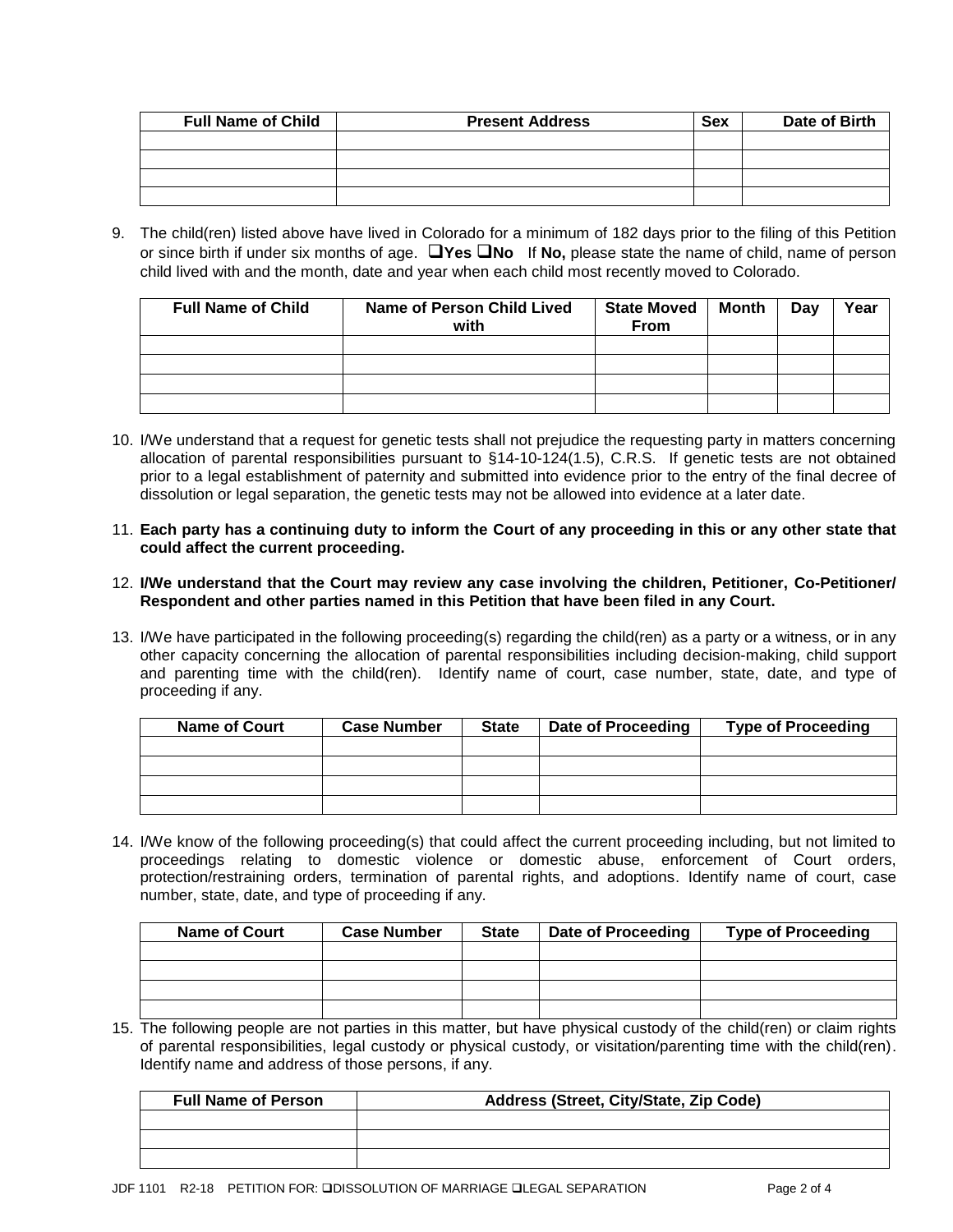## 16. **Required Notice of Human Services Involvement.**

The parents or dependent child(ren) listed on this Petition has/have received within the last five years, or is/are currently receiving benefits or public assistance from the state Department of Human Services or the County Department of Social Services. **No Yes** If your answer was **Yes**, complete the following:

| <b>Name of Person Receiving Benefit</b> | <b>Name of County and State</b> | <b>Case Number</b> | <b>Month/Year</b> |
|-----------------------------------------|---------------------------------|--------------------|-------------------|
|                                         |                                 |                    |                   |
|                                         |                                 |                    |                   |
|                                         |                                 |                    |                   |
|                                         |                                 |                    |                   |

## 17. **Required Notice of Prior Protection/Restraining Orders.**

Have any Temporary or Permanent Protection/Restraining Orders to prevent domestic abuse or any Criminal Mandatory Protection/Restraining Orders (MRO) or Emergency Protection Orders been issued against either party within two years prior to the filing of this Petition?

**No Yes** If your answer was **Yes**, complete the following: The Protection/Restraining Order was  $\Box$ Temporary  $\Box$ Permanent  $\Box$ MRO and issued against \_\_\_\_\_\_\_\_\_\_\_\_\_\_\_\_\_\_\_\_\_\_\_\_\_\_\_\_\_\_ in a Municipal Court County Court District Court in the County of

\_\_\_\_\_\_\_\_\_\_\_\_\_\_, State of \_\_\_\_\_\_\_\_\_\_\_\_\_\_, in case number \_\_\_\_\_\_\_\_\_\_\_\_\_\_\_ on \_\_\_\_\_\_\_\_\_\_\_\_\_\_ (date).

What was the subject matter of the Protection/Restraining Order or Emergency Protection Order?

## 18. **Notice of Existing Case with Child Support Enforcement (CSE)**

\_\_\_\_\_\_\_\_\_\_\_\_\_\_\_\_\_\_\_\_\_\_\_\_\_\_\_\_\_\_\_\_\_\_\_\_\_\_.

| The parents have filed a case with CSE? $\Box$ No | $\Box$ Yes If Yes, identify the case number: |
|---------------------------------------------------|----------------------------------------------|
|---------------------------------------------------|----------------------------------------------|

- 19. I/We ask that the Court enter orders regarding the  $\Box$ status of the marriage,  $\Box$ best interests of the child(ren),  $\square$ maintenance (spousal support)  $\square$ child support,  $\square$ division of property and debts,  $\square$ attorney fees and costs, if appropriate,  $\Box$  restoration of the previous name of a party,  $\Box$  and any other necessary orders.
- 20. The Petitioner Co-Petitioner requests that the Court restore his/her **prior full name** to

**Notice:** Colorado Revised Statutes §14-10-107, provides that upon the filing of a Petition for Dissolution of Marriage or Legal Separation by the Petitioner and Co-Petitioner, or upon personal service of the Petition and Summons on the Respondent, or upon waiver and acceptance of service by the Respondent, an automatic temporary injunction shall be in effect against **both parties** until the Final Decree is entered, or the Petition is dismissed, or until further Order of the Court. Either party may apply to the Court for further temporary orders, an expanded automatic temporary injunction, or modification or revocation under §14-10-108, C.R.S. or any other appropriate statute.

**<sup>1.</sup> Both parties are restrained from transferring, encumbering, concealing, or in any way disposing of, without the consent of the other party, or an Order of the Court, any marital property, except in the usual course of business or for the necessities of life. Each party is required to notify the other party**